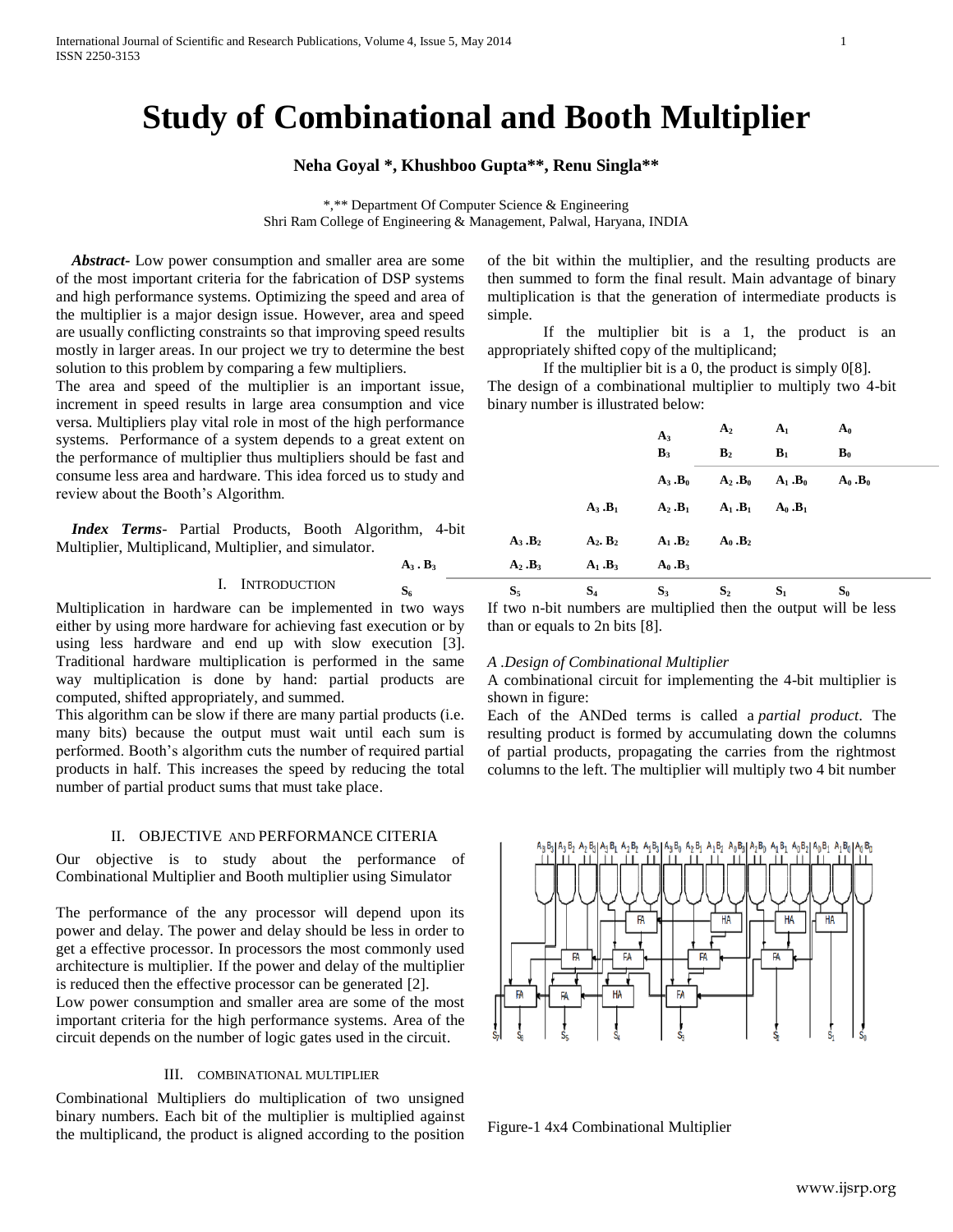The first level of 16 AND gates computes the individual partial products. The second- and third-level logic blocks form the accumulation of the products on a column-by-column basis. The column sums are formed by a mixture of cascaded half adders and full adders. In the figure, inputs from the top are the bits to be added and the input from the right is the carry-in. The output from the bottom is the sum and to the left is the carry-out.

### *B. Performance*

Combinational Multiplier gives more power consumption as well as optimum number of components required, but delay for this multiplier is larger. It also requires larger number of gates because of which area is also increased; due to this, combinational multiplier is less economical [6].Thus, it is a fast multiplier but hardware complexity is high.[5]

## IV. BOOTH'S ALGORITHM

The [algorithm](http://en.wikipedia.org/wiki/Algorithm) was invented by [Andrew Donald Booth](http://en.wikipedia.org/wiki/Andrew_Donald_Booth) in 1950 while doing research on [crystallography](http://en.wikipedia.org/wiki/Crystallography) at Birkbeck [College](http://en.wikipedia.org/wiki/Birkbeck,_University_of_London) in [Bloomsbury,](http://en.wikipedia.org/wiki/Bloomsbury) [London\[](http://en.wikipedia.org/wiki/London)3].

Traditional hardware multiplication is performed in the same way multiplication is done by hand:

- partial products are computed,
- shifted appropriately, and
- Summed.

This algorithm can be slow if there are many partial products (i.e. many bits) because the output must wait until each sum is performed.

Booth's algorithm cuts the number of required partial products in half. This increases the speed by reducing the total number of partial product sums that must take place.

#### *A. Algorithm*

The multiplicand and multiplier are placed in the m and Q registers respectively.

A 1 bit register is placed logically to the right of the LSB (least significant bit) Q0 of Q register. This is denoted by Q-1.

A and Q-1 are initially set to 0.

Control logic checks the two bits Q0 and Q- 1.

If the two bits are same (00 or 11) then all of the bits of A, Q, Q-1 are shifted 1 bit to the right.

If they are not the same and if the combination is 10 then the multiplicand is subtracted from A and

if the combination is 01 then the multiplicand is added with A.

In both the cases results are stored in A, and after the addition or subtraction operation, A, Q, Q-1 are right shifted.

The shifting is the arithmetic right shift operation where the leftmost bit namely; An-1 is not only shifted into An-2 but also remains in An-1. This is to preserve the sign of the number in A and Q. The result of the multiplication will appear in the A and Q[7].



Figure-2 Design flow of Booth algorithm

#### *B. Design Of Booth Multiplier*

Booth's algorithm can be implemented in many ways. This experiment is designed using a controller and a data path. The operations on the data in the data path are controlled by the control signal received from the controller. The data path contains registers to hold multiplier, multiplicand, intermediate results, and data processing units like ALU, adder/subtractor etc., counter and other combinational units

Following is the schematic diagram of the Booth's multiplier which multiplies two 4-bit numbers in 2's complement of this experiment.

Here the adder/subtractor unit is used as data processing unit M, Q, A are 4-bit and Q-1 is a 1- bit register.

M holds the multiplicand,

Q holds the multiplier,

A holds the results of adder/subtractor unit.

The counter is a down counter which counts the number of operations needed for the multiplication. The data flow in the data path is controlled by the five control signals generated from the controller. These signals are *load* (to load data in registers), *add* (to initiate addition operation), *sub* (to initiate subtraction operation), *shift* (to initiate arithmetic right shift operation), *dc*  (this is to decrement counter).

The controller generates the control signals according to the input received from the data path. Here the inputs are the least significant Q0 bit of Q register, Q-1 bit and count bit from the down counter.[7]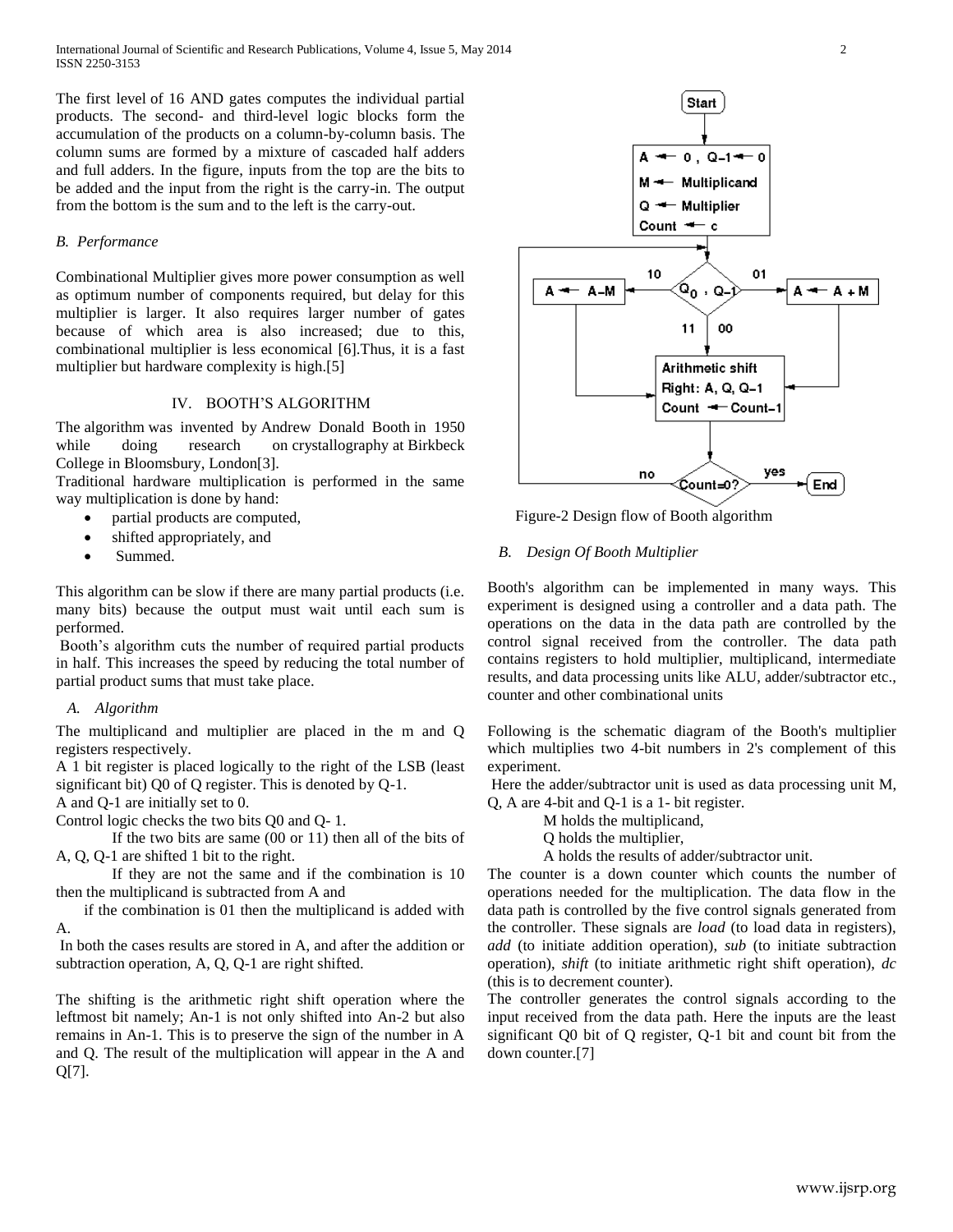

Figure-3 Schematic diagram of the Booth's multiplier which multiplies two 4-bit numbers in 2's complement

#### *C. Performance*

The method of Booth multiplication reduces the numbers of adders and hence the delay required to produce the partial sums . The high performance of booth multiplier comes with the drawback of power consumption. The reason is large number of adder cells required that consumes large power [5].

## V. SIMULATION RESULTS





FIGURE-5 GENERATED WAVEFORM OF COMBINATIONAL MULTIPLIER.



FIGURE-6 IMPLEMENTATION OF BOOTH MULTIPLIER ON SIMULATOR